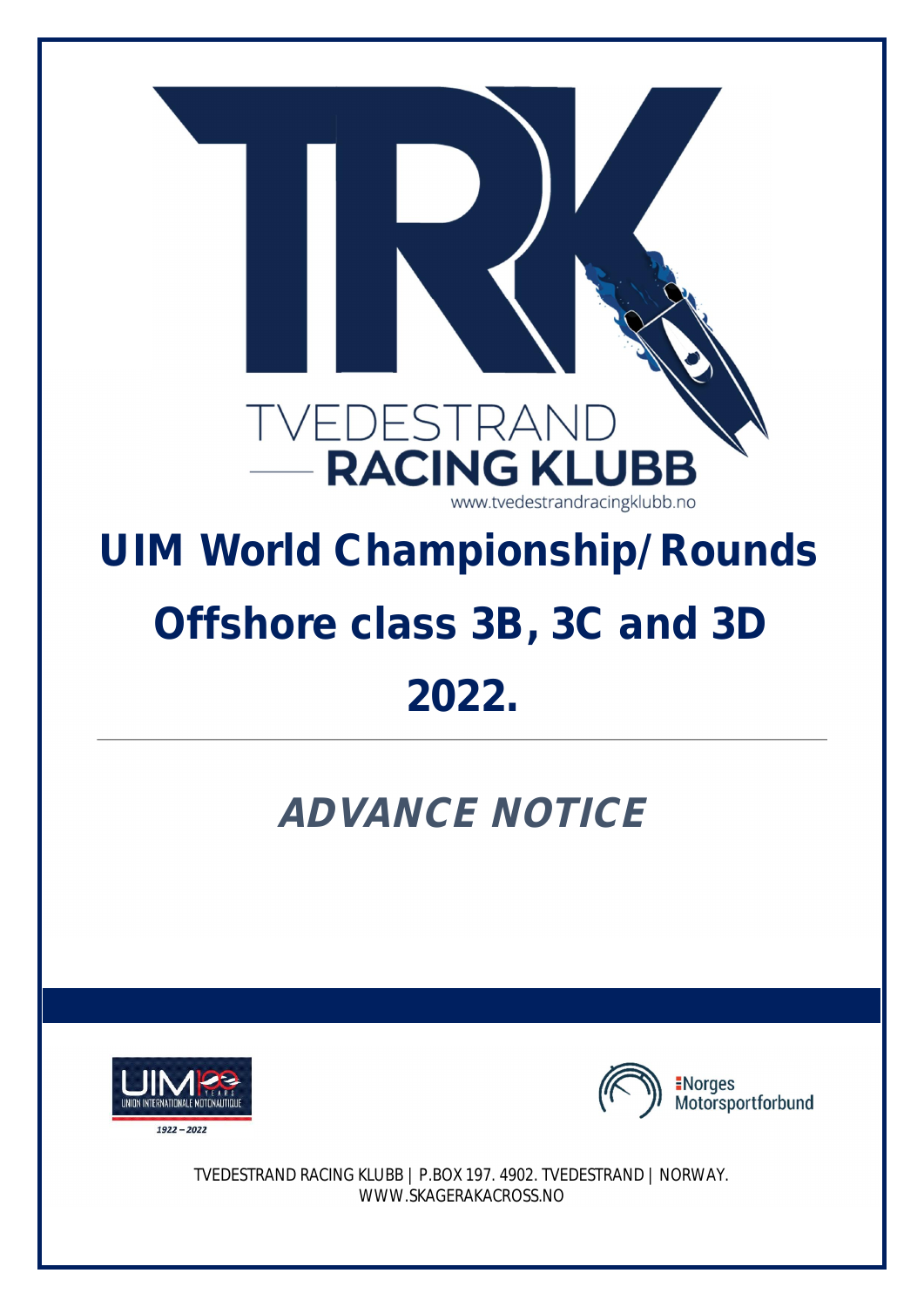# Welcome to

*World Championship/Round-Offshore class 3B, 3C and 3D.*

## **TVEDESTRAND | NORWAY 2022**

### $5<sup>th</sup>$  July  $-$  10th<sup>th</sup> July.

## Organized by: *Tvedestrand Racing Club (TRK)*

**Tvedestrand Racing club invites to a Powerboat weekend with:**

- $\checkmark$  World Championship in class 3C and World Championship rounds in class 3B and 3D  $(6<sup>th</sup>-9<sup>th</sup>$  July).
- $\checkmark$  The Fjord race for all boats faster than 30 knots. Pleasure, circuit, offshore & sports- boats (10<sup>th</sup> July).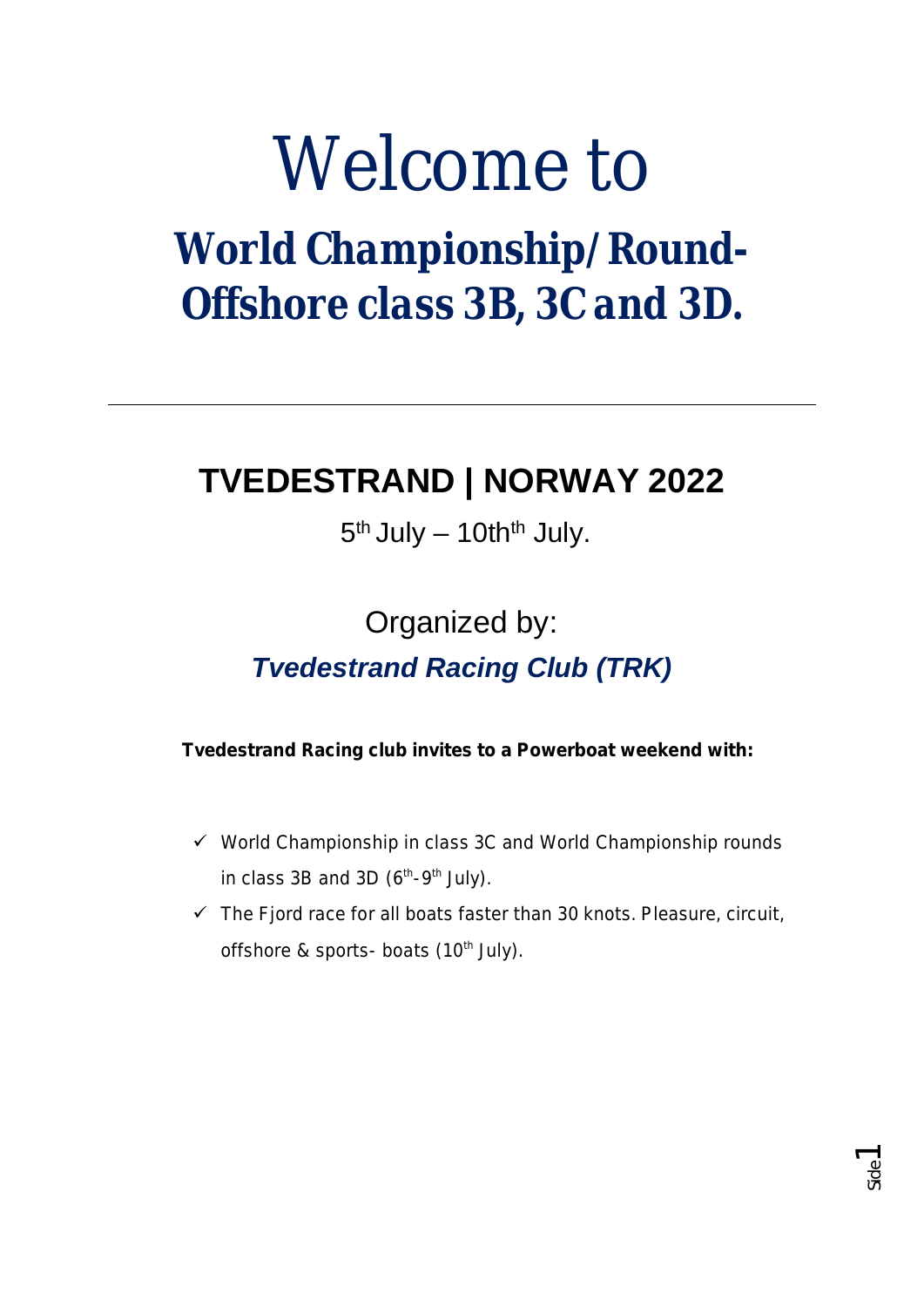## **Contact details:**

**OOD / Chairman TRK: Svein Henriksen Phone: +47 46975353**

| <b>Tvedestrand Racing Club</b> |  |  |
|--------------------------------|--|--|
| Box: 197                       |  |  |
| 4902 Tvedestrand.              |  |  |
| E-mail: svein@pks.no           |  |  |
| +47 46975353                   |  |  |

Accommodation / Transport info: svein@pks.no

Facebook: https://www.facebook.com/Tvedestrand.Racing.Klubb/

#### **Hotels.**

**Tvedestrand Fjordhotell** ‒ 10 min from Dry Pit Address: Fritz Smith's gt 7, 4900 Tvedestrand Phone: 37 16 03 00 post@tvedestrandfjordhotell.no | http://www.tvedestrandfjordhotell.no/

**Bokhotellet Lyngørporten** ‒ 20 min from Dry Pit Address: 4912 Gjeving Phone: +47 37 19 80 00 E-post: resepsjon@bokhotellet.no | www.bokhotellet.no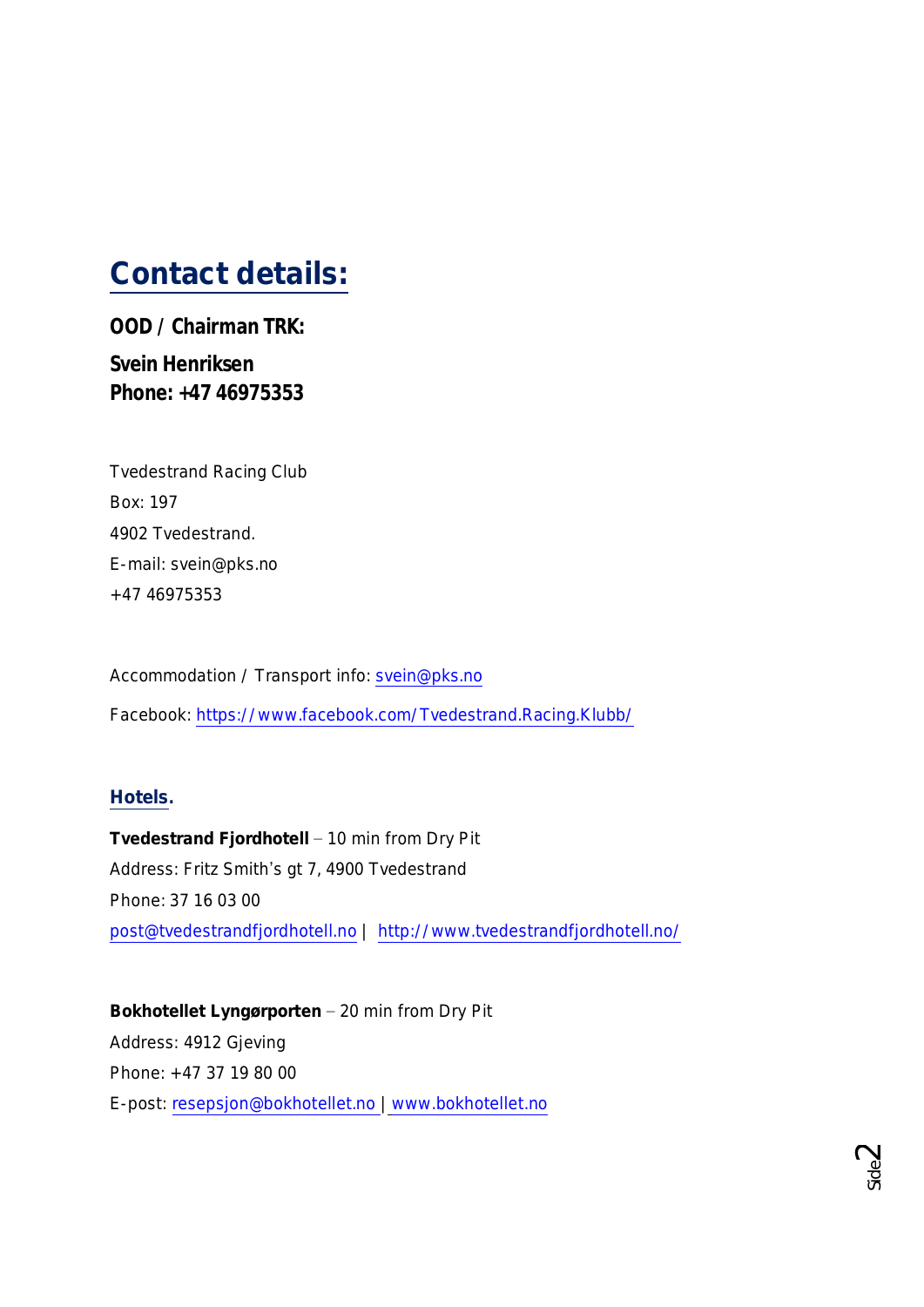**Clarion Hotel Tyholmen (Arendal)** ‒ 25 min from Dry Pit Address: Teaterplassen 2, 4801 Arendal Phone: +47 37 07 68 00 https://www.nordicchoicehotels.no/hotell/norge/arendal/clarion-hotel-tyholmen/ cl.tyholmen@choice.no

**Transportation/Shipment/Ferries:**

**DFDS: Immingham (UK)- Brevik (NO)**

**Booking : bobre@dfds.com**

**FJORDLINE: Hirtshals (DK) ‒ Kristiansand (NO)**

**Booking: Info@fjordline.com**

**COLOR LINE: Hirtshals (DK) ‒ Larvik or Kristiansand (NO)**

**COLOR LINE: Kiel (GER) ‒ Oslo (NO)**

**COLOR LINE: Strømstad (SWE) ‒ Sandefjord (NO)**

**Booking: booking@colorline.no**

**Approximate distances by road transport to Dry Pit from the above listed Norwegian Ports:**

- · **Brevik: 80 km**
- · **Sandefjord: 110 km**
- · **Oslo: 200 km**
- · **Kristiansand: 70 km**
- · **Larvik: 100 km**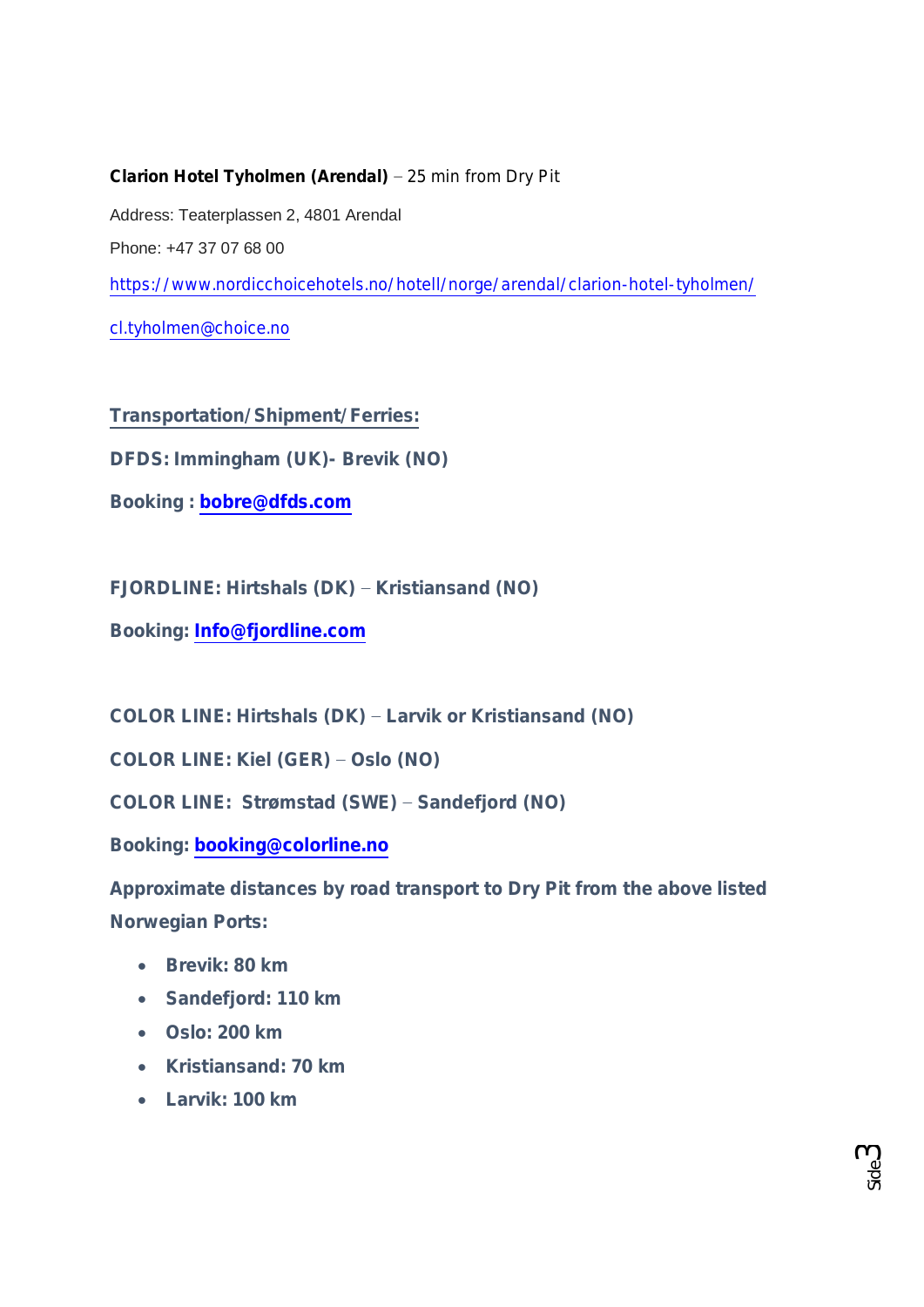## **IMPORTANT NOTICE**

**Powerboat Racing is a hazardous activity. Individuals must accept that, by engaging in active water sports such as Powerboat Racing, their physical safety may be endangered.**

**Anyone intending to participate in or become involved with Powerboat Racing organized by NMF (The Norwegian Motorsports Federation), affiliated clubs either as a participant, team member or otherwise does so at their own risk. Such individuals must recognize the actual and potential risks associated with their involvement, including drowning, hypothermia, and other physical injuries as well as possible death.**

**Participants must acknowledge that it is up to them personally to assess whether any event or activity on the water is too difficult for them or their crew. Individuals must acknowledge that the safety of their boat and their entire management, including insurance, is solely their responsibility, and they are satisfied that the boat and the crew are adequate to face the conditions that may arise in the course of the race.**

**Entrants into the event acknowledge that scrutineering does not constitute a condition survey of the craft and it is solely their responsibility to decide whether to start or to continue in any powerboat race. They acknowledge that the efficiency of the helmets and racing vests worn is solely their responsibility.**

**By signing on to the event individuals agree (on acceptance of their entry upon being permitted to take part in the meeting);**

**(i) To where bound by the conditions of the Race Entry Form, Racing Instructions and the General Competition Rules of the UIM and the NMF.**

**(ii) To accept the decisions of the organizing committee and officials nominated by it.**

**(iii) To save harmless and keep indemnified:**

**(a) The owners of the premises upon which the meeting where held.**

**(b) The organizing club, the sponsors and the NMF and their respective officials, servants and agents,**

**(c) The other boat owners, drivers, passengers or mechanics engaged in the meeting,**

**AGAINST all actions, claims, costs, expenses and demands in respect of loss of or damage to the signatory's property or the property of his/her drivers, passengers and mechanics whether or not such loss or damage may have been contributed to or occasioned by the negligence of the said persons or bodies, their officials, servants, representatives or agents.**

**THE RESPONSIBILITY FOR A TEAM'S DECISION TO PARTICIPATE IN A RACE OR TO CONTINUE RACING IS THEIRS ALONE**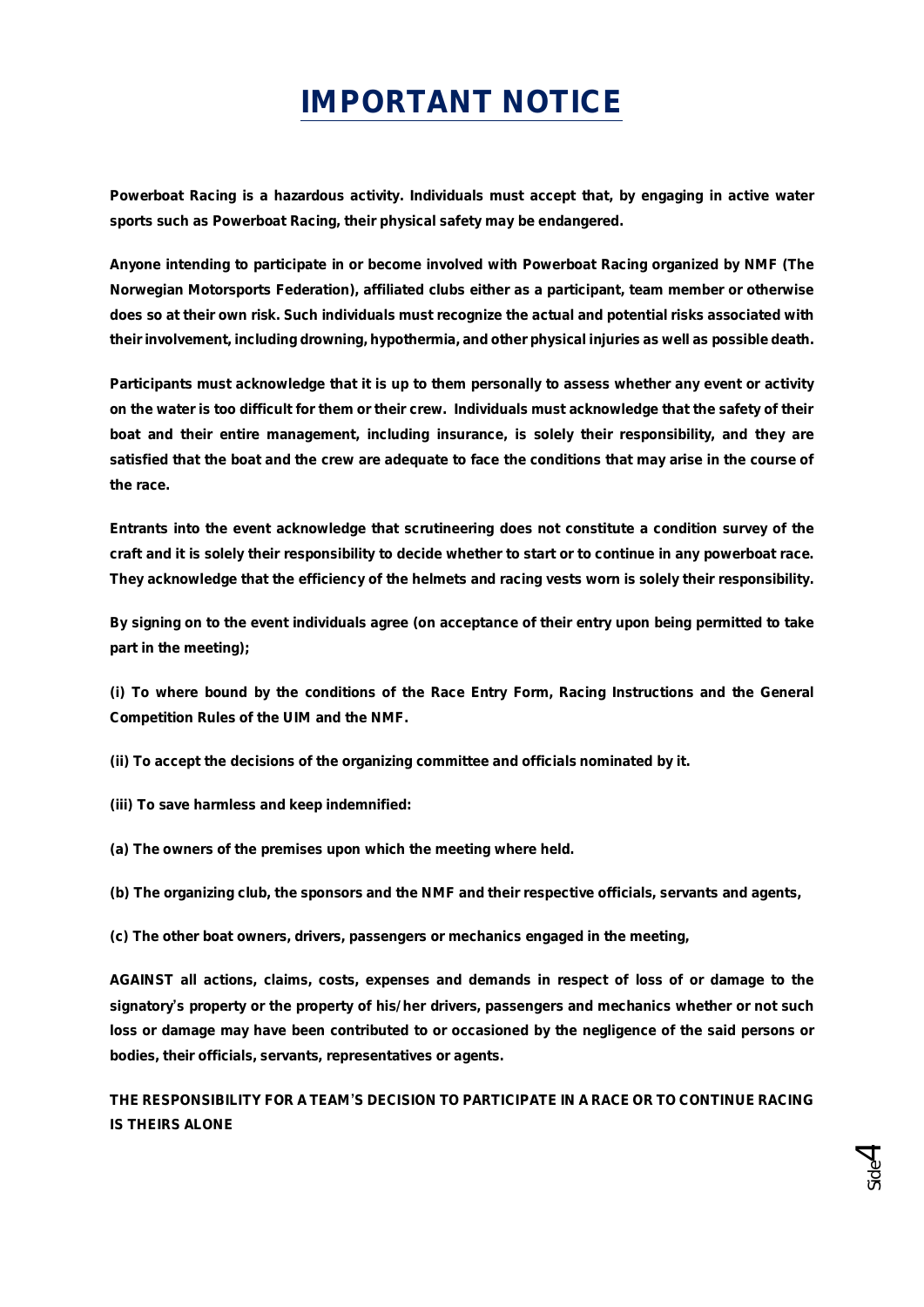### **COVID-19**

According to UIM official announcement, TRK will issue information 60 days prior to the event on expected foreign nationals entry regulations to Norway according to Norway`s Health Authorities (NHA) rules and prognosis for the Covid-19 situation at that time.

At present, the OMIKRON variant is the dominating but an offensive vaccination strategy from the Government (80% vaccinated 2 doses - 50% 3 doses) is keeping the hospital admitting numbers at a low rate.

TRK strongly advice participants to the event to be vaccinated and be able to show EU vacination pass at entry. 

Side5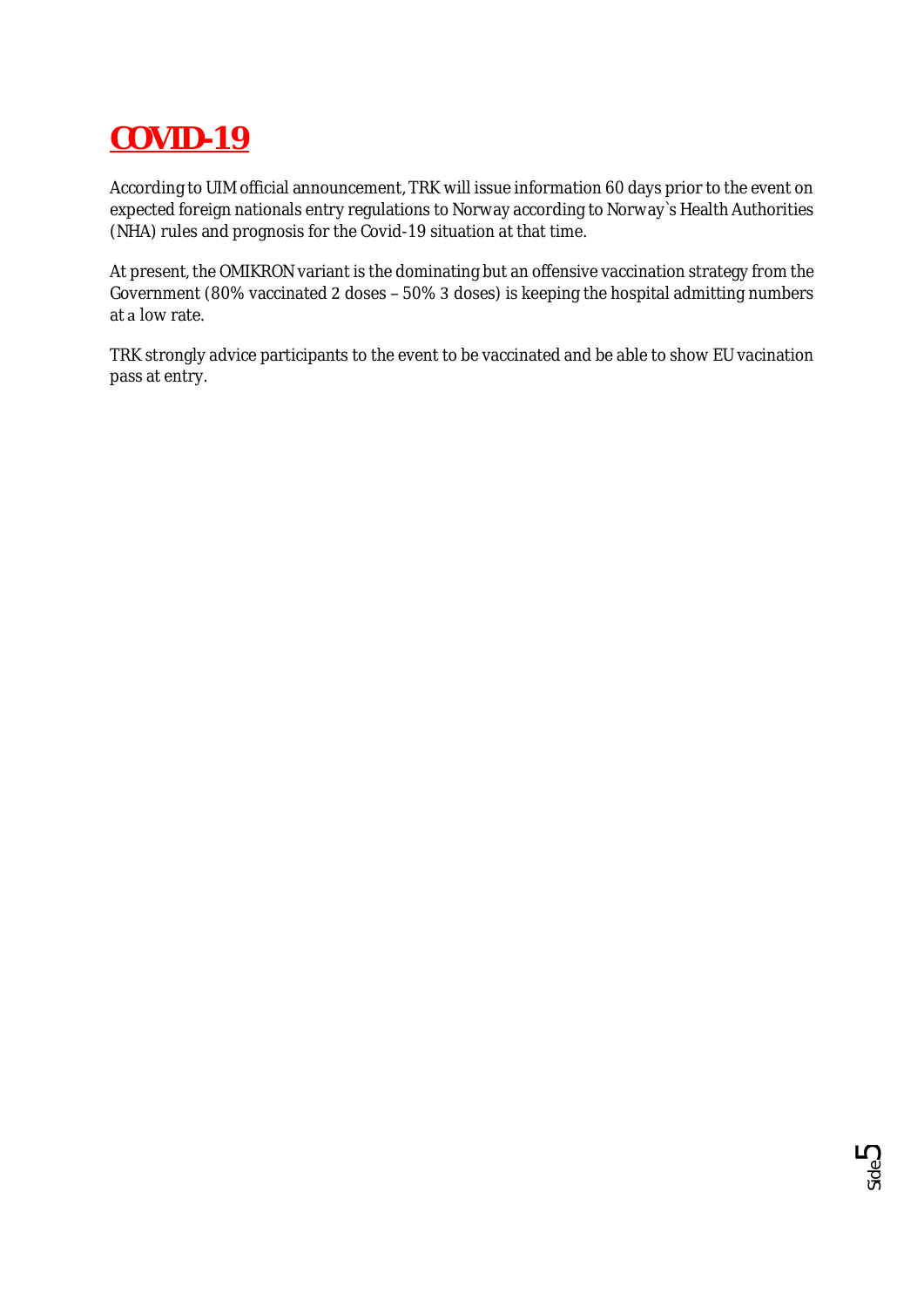## **Tentative time schedule 5th- July - 10th- July.**

#### **Tuesday 5th of July.**

**Dry Pit open at Østerå marina.**

#### Wedensday 6<sup>th</sup> of July.

**Race 1 Class 3C Official training Class 3D**

#### **Thursday 7th of July.**

**Race 2 Class 3C Race 1 Class 3B Race 1 Class 3D**

#### **Friday 8th of July.**

**Lay day all Classes**

#### **Saturday 9th of July.**

**Race 3 Class 3C Race 2 Class 3 B & 3D Price Ceremony**

#### **Sunday 10th of July.**

**Traditional Fjord race (optional) all classes**

#### **Entry closing date.**

Entry closing date will be issued in Advance program.

All participants in WC must show ratification from their National Authorities.

#### **Entry fee.**

**Participants in class 3 D will be rewarded travel expence support of EURO 1.000 each team. Amount will be paid cash at admission 7th July**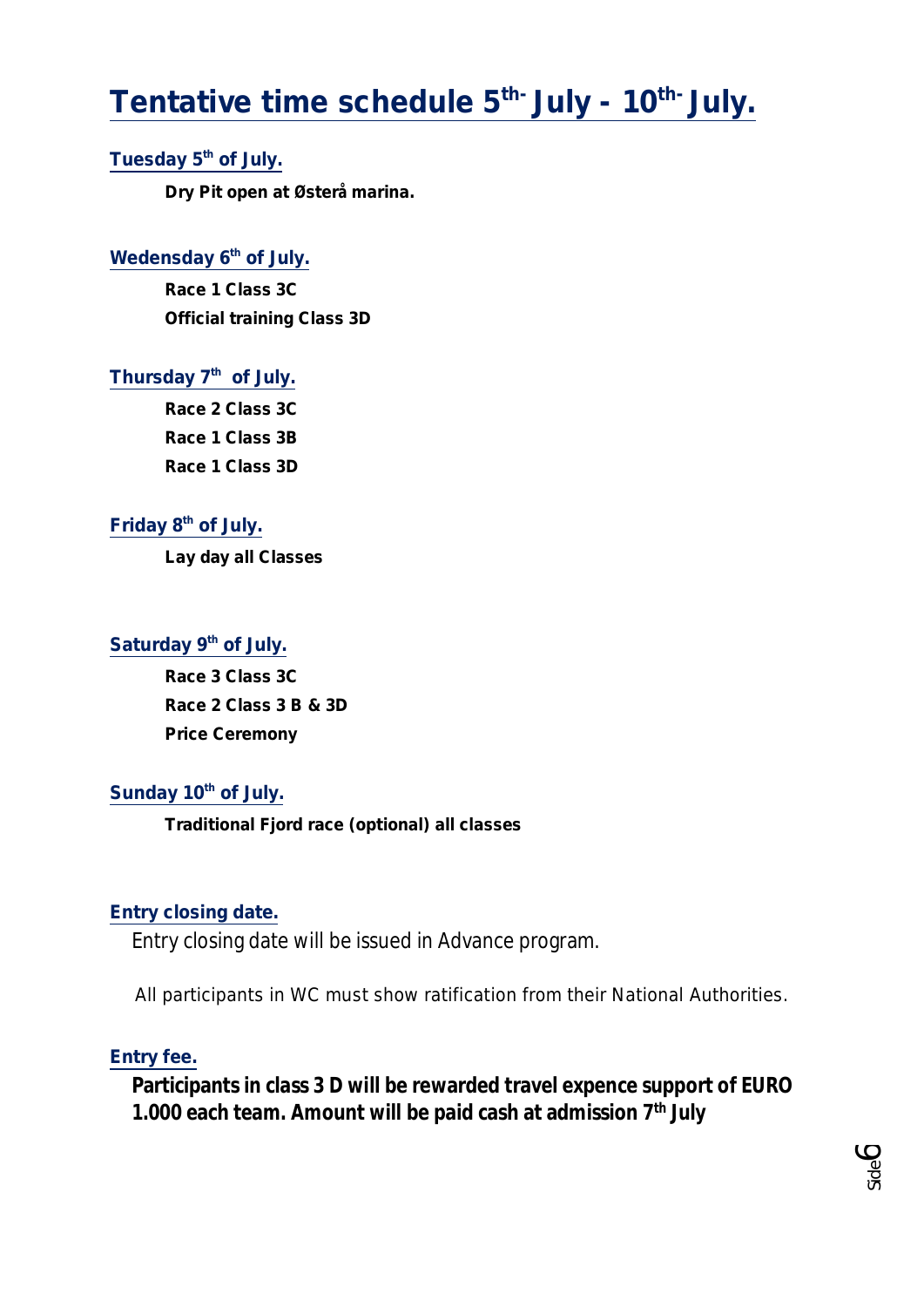Entry fee for Norwegian participants to be prepaid via the NMF homepage. Foreign participants enter the WC free.

Entry for "The Fjord race" is free for participants of the WC.

Please send signed letter of Intent (LOI) for teams interested in participating in the event (last page in this AN). Please send the LOI to svein@pks.no – Formal entry form will also be included in *Advance programme which will be issued later according to UIM regulations*.

#### **Prizes.**

**Class 3D**:

1<sup>st</sup>, 2<sup>nd</sup>, 3<sup>rd</sup> place trophies in each of the 2 races og the Championship round

Price money for winning 2 rounds combined: 1<sup>st</sup> EURO 5.000, 2<sup>nd</sup> 3.000 EURO, 3 rd 2.000 EURO

**Class 3 B\*:**

1<sup>st</sup>, 2<sup>nd</sup>, 3<sup>rd</sup> place trophies in each of the 2 races of the Championship round and 1st, 2nd, 3rd Combined

**Class 3C\***:

1<sup>st</sup>, 2<sup>nd</sup>, 3<sup>rd</sup> place trophies in each of the three races of the Championship 1<sup>st</sup>, 2<sup>nd</sup> and 3<sup>rd</sup> place WC overall trophies + Gold, Silver and Bronze UIM Medals,

**\*TRK is working with the aim of raising funds in order to offer price money also in class 3B and 3C at the WC event. More info will follow in Advanced Programme**

#### **Race instructions.**

Race instructions will be available at the check inn / registration.

#### **Advance Program.**

Will be available at least 45 days before the event. (**UIM §202.01**)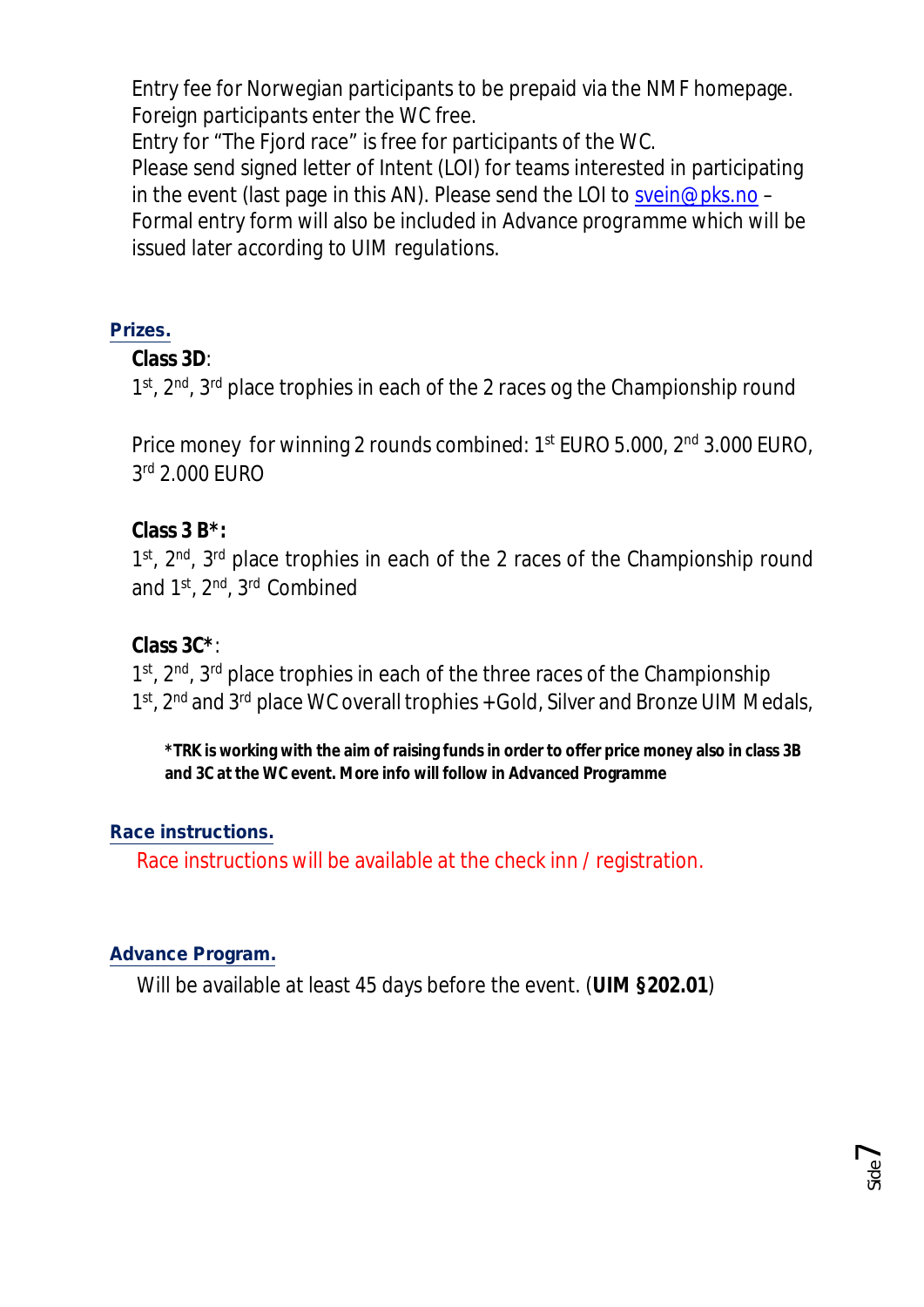#### **Advertising**

Tobacco and alcohol advertising is not permitted by Norwegian law. The organizers will have the right to instruct the removal of any offensive material. Boats may be asked to carry advertising decals. Details will be provided in the Race Instructions if appropriate.





Side8